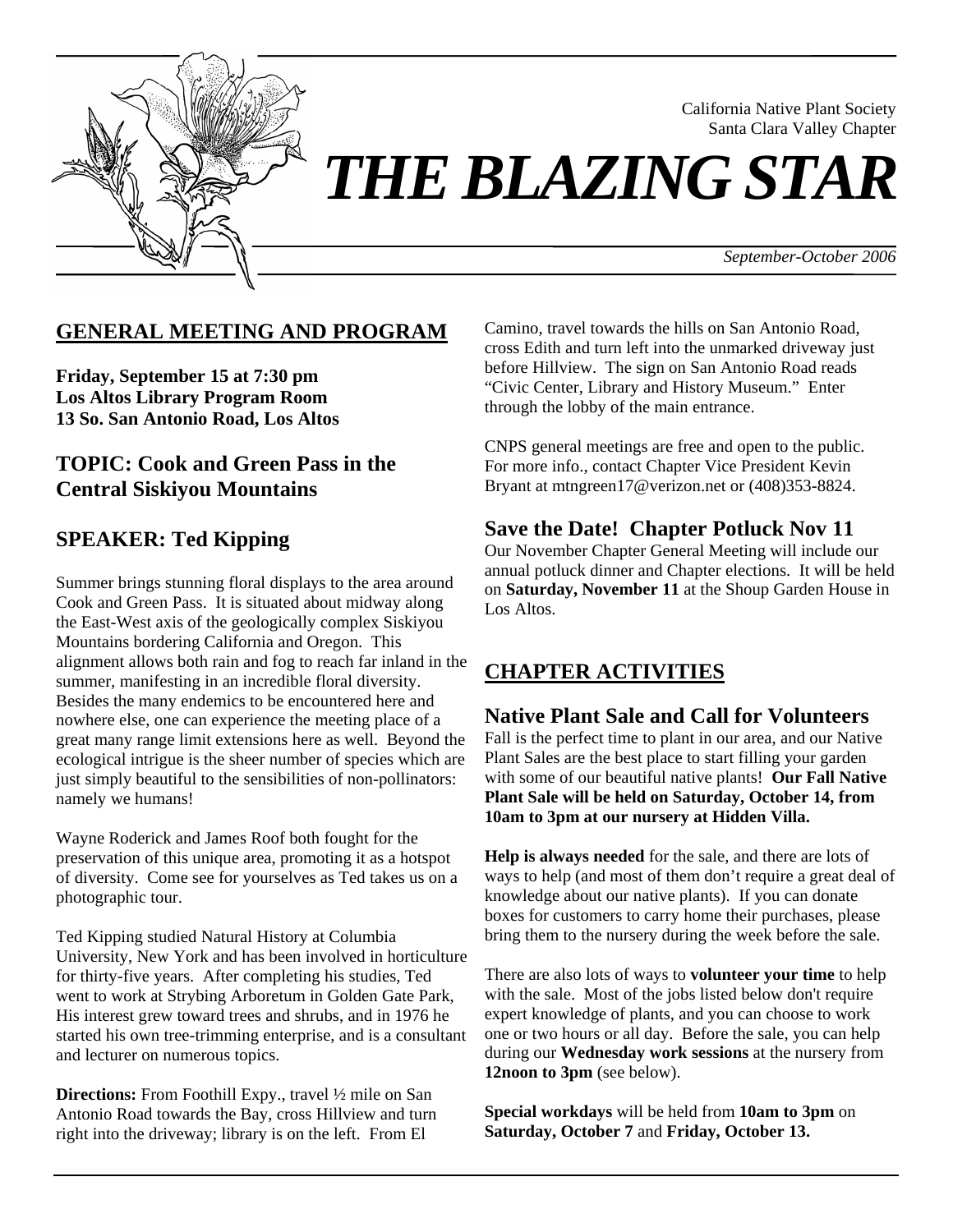On these days we will prepare the nursery and the plants for the sale. If you'd like to come and help, bring your hat, sunscreen and water, and your lunch if you'd like.

#### **Help Needed on the Day of the Sale**

On the day of the sale, we need:

- People to help set up before the sale (starting at 8:30am)
- People to help with parking
- People to help clean up after the sale (3-4pm)
- Cashiers
- People who will write up the sales tags before customers go to the cashiers to pay for their plants
- People who will help customers take their purchases to their cars and bring back the wagons and carts to the nursery
- People who will answer customers' questions about the plants and help them decide which plants to purchase
- People to conduct a survey of sale visitors

The plant sales are always lots of fun to work at, and we hope you'll come and help! Just come to the nursery at the time you'd like to work. Lunch will be provided to volunteers on the day of the sale, too.

For more information about volunteering or the plant sale, please contact one of the coordinators with the time you'd like to work and the job you'd like to do (if you have a preference).

#### **Contact information** for the coordinators:

Janet Gomez, plant sale co-coordinator, (408)978-2984, janet.gomez@gmail.com Kevin Bryant, plant sale co-coordinator, (408)639-0493, mtngreen17@verizon.net

**Directions**: Hidden Villa is located at 26870 Moody Road west of Foothill College. From Hwy 280 in Los Altos Hills, take the Moody Road exit and head west. Two miles west of Foothill College, look for the Hidden Villa sign and driveway on the left. Proceed over the bridge, and park in the visitor center parking lot to your right. The Native Plant Nursery is at the greenhouse just beyond the visitor center.

## **Native Plant Nursery**

Our regular native plant nursery work sessions take place every **Weds.** from **12noon to 3pm**. On very hot days, we may have a **10am** start time, so it's best to call before coming. For more information, contact Jean Struthers at (650)941-2586 or JeanStruthers@aol.com, or Ray Deutsch at (650)365-6136 or henrymarsh@yahoo.com.

## **Gardening with Natives**

Gardening with Natives (GWN) is a special interest group within the Chapter which meets on the first Thursday of each month, usually at the Peninsula Conservation Center (PCC) in Palo Alto (directions below). The group is open to all, and includes a mix of seasoned native plant gardeners as well as beginners. Newcomers are always welcome.

**Thursday, September 7, 7-9pm**, at PCC, Palo Alto **Natives in Containers**, a talk by Fran Adams.

Did you know that California native plants can be grown successfully in containers? Extend your garden to the porch or the balcony with the right native plants. Learn the basics of container gardening, including the art of creating effective combinations of plants, from Fran Adams, a nationally certified landscape designer who especially likes to create gardens that encourage their owners to spend time relaxing outside and reconnect with nature. See **www.senseofplace.us**.

**Thursday, October 5, 7-9pm**, at PCC, Palo Alto **Fall Seed and Cutting Exchange**, hosted by Chris Todd.

Want to introduce new plants to your garden without spending an arm and a leg? Come to GWN's delightful annual seed and cutting exchange. Browse the diverse offerings, which range from easy-to-grow to hard-to-find, and take home seeds and cuttings of new native plants – for free! Bring coin envelopes, plastic bags/paper towels to carry seeds and cuttings home. Blank labels and pencils will be provided.

Bring native plant seeds and cuttings from your own garden to share. Label them to make them easy to browse. Attach helpful hints about growing them. Wow everyone by displaying photos of plants in bloom. Keep cuttings cool and moist in a bucket or container.

After introductions and announcements, each attendee will have a chance to show and tell what they brought. Then the exchange will begin.

**Directions to the PCC:** PCC (Peninsula Conservation Center), 3921 E. Bayshore Road, Palo Alto. From Highway 101, take the "San Antonio North" exit, get immediately into the left-hand turn lane, and turn LEFT onto East Bayshore. This will curve around to the left, then right. Turn right on Corporation Way. Then turn into the first driveway on your left, which leads to the PCC parking lot. The meeting is in the Raptor Suite on the first floor, accessible from the parking lot.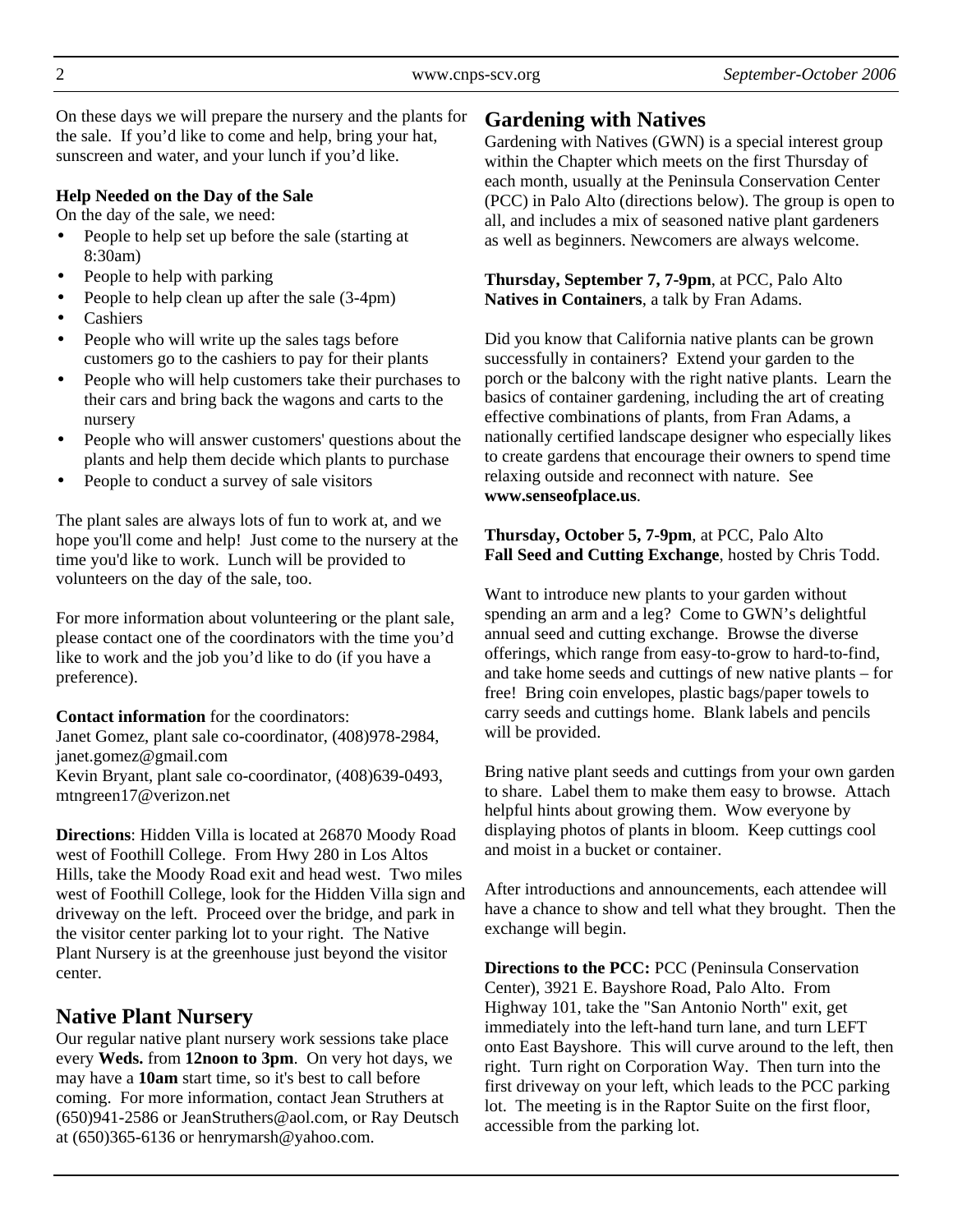For more information on the Gardening with Natives group, visit our website at **www.GardeningWithNatives.com**. GWN maintains a Yahoo group with over 325 members, a true resource for native plant gardeners in this area. To join the Yahoo group, visit **groups.yahoo.com/group/ GardeningWithNatives**. To contact the GWN Steering Committee, email GardeningWithNatives@yahoo.com or call Arvind Kumar at (408)274-6965.

### **Native Hill**

Our gardening activities at the native plant garden at Foothill College are at a temporary lull until September, while the College repaves the parking lot adjacent to the garden. When the paving finishes, we will resume our volunteer workdays, to continue removing non-natives and start planting new perennials. The previous plantings over the past several months have survived very well and several species, including gumplant and rosy buckwheat, are now in full bloom.

As always, if you would like to volunteer at the garden or be added to the email list to be notified of upcoming workdays, contact Phil Higgins at phidor@juno.com or (650)941-4752.

#### **Habitat Restoration at Edgewood Park**

Join us as we remove invasive exotic plants and protect Edgewood's sensitive habitats. Weeding sessions take place **Friday mornings at 8:30am**, and **Wednesday evenings at 5:30pm.** We will no longer meet on Wednesdays after daylight savings time ends. The **last Wednesday evening session** will be **October 25**.

For details including meeting places, please see the schedule at the Edgewood Weed Warriors website, at **edgewood.thinkersrus.net**, or call Ken Himes at (650)591-8560. For the Friday sessions call Ken or contact John Allen at jcakwa@earthlink.net.

### **Photo Group**

Our Chapter Photo Group is a special interest group of members which meets on the **third Monday of most months** at the Peninsula Conservation Center (PCC) in Palo Alto. The Group is open to all, and includes both beginning and experienced photographers. CNPS member newcomers to the Group, and nonmember guests are always welcome.

On **Monday, September 18, from 7-9pm** at the PCC, our topic will be **Favorite Photos of the Summer**. This will be the first Photo Group meeting in several months. We welcome Patrick Gallagher as our new Chair. Attendees are encouraged to bring favorite summer photos, from this year if available, or earlier years if not. Up to twenty slides, digital images, or prints per photographer are welcome. As always, you may also bring interesting offtopic images to share.

In addition to sharing photos at this meeting, we will discuss the Group's future organization and plans. Ideas for organization include shared planning of meetings and events, and leadership backup. Advance program planning will allow Blazing Star notices that should increase group participation. As in the past, we expect to present a mix of botanical subjects and photography, including a range of photographic subjects related to native plants. Other activities may be undertaken by the Group – bring your ideas!

On **Monday, October 16, from 7-9pm** at the PCC, our topic will be **Pollinators**. Bring your favorite photos of pollinators in action.

For more information or to provide ideas for Group activities, please contact Patrick Gallagher, at (408)483-9366 or drrust@greenisles.com.

### **Keying with Natives**

Join us on the last **Friday** of every month, from **6:30pm - 8:30pm,** in a fun gathering to meet with other native plant enthusiasts to sharpen your keying skills. We meet at the PCC building in Palo Alto. The next meetings will be Fridays, **September 29** and **October 27.** Contact David "Tex" Houston for more details, (650)303-2777 or tex009@sbcglobal.net.

#### **Chapter Donates Books to Public Libraries**

In December 2005, the Chapter hosted a reading by Bart O'Brien in Palo Alto for the new book, *California Native Plants for the Garden*, written with Carol Bornstein and David Fross. This beautiful book is a vital reference for anyone interested in native plant gardening, and many in our Chapter were inspired to donate copies to their local libraries. As the Chapter Board had already voted in December to allocate funds for native plant book donations, a request was made to Chapter members for someone to organize the project, and Susan Sundberg volunteered her time.

In all, Susan arranged for 51 copies of the book to be donated to city and county libraries throughout San Mateo and Santa Clara County. We have received many appreciative notes from the libraries, and great publicity for native plant gardening and CNPS. Many thanks to Susan and the other volunteers who assisted with the project!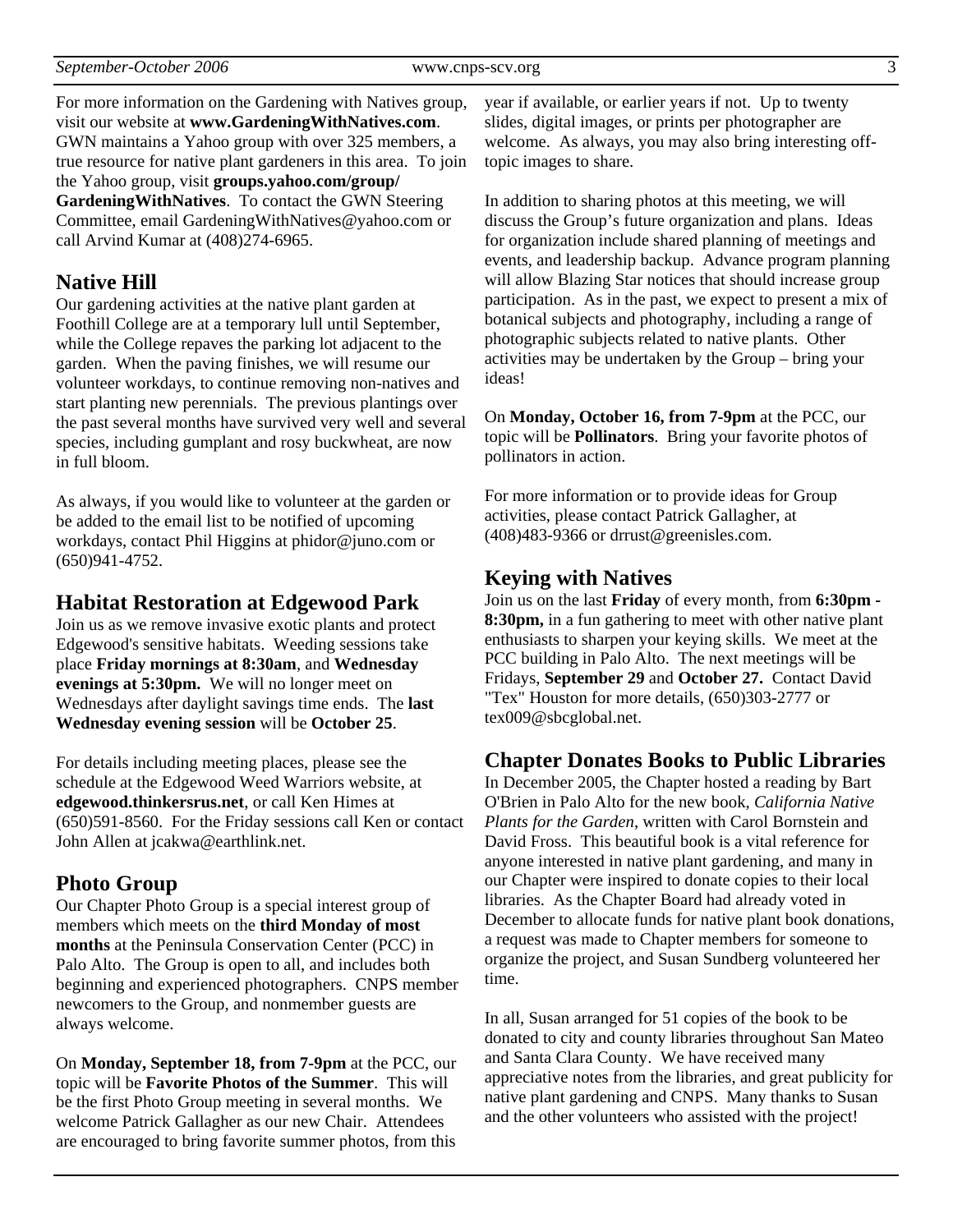4 www.cnps-scv.org *September-October 2006*

## **Volunteers Needed!**

Summer is nearly over, and it's a great time to jump into a new volunteer project. We're looking for a new Poster Chair for the Chapter. Not only do posters bring in revenue for CNPS, but they can also be a great teaching and outreach tool. We're also looking for some one to set up a Chapter display for outreach events, and volunteers who would be interested in staffing booths for fall festivals. Please contact Judy Fenerty at judy@fenerty.com or (408)655-3493 for more information.

# **CHAPTER CONTACTS**

To learn more about our Chapter or give suggestions, please contact one of our officers or committee chairs listed below.

| <b>Chapter Officers and Committee Chairs</b> |                      |                      |
|----------------------------------------------|----------------------|----------------------|
| President                                    | <b>Judy Fenerty</b>  | $(408)378 - 6272$    |
|                                              |                      | judy@fenerty.com     |
| <b>Vice President</b>                        | Kevin Bryant         | $(408)$ 353-8824     |
|                                              |                      | mtngreen17@verizon   |
|                                              |                      | .net                 |
| Treasurer                                    | Paul Heiple          | $(650)854 - 7125$    |
|                                              |                      | Log H3O@aol.com      |
| Recording                                    | Vicki Silvas-        | $(408)807 - 6993$    |
| Secretary                                    | Young                | mrnngwrblr           |
|                                              |                      | @yahoo.com           |
| Corresponding                                | <b>OPEN</b>          |                      |
| Secretary                                    |                      |                      |
| <b>Books</b>                                 | <b>Ingrid Graeve</b> | ingridg210           |
|                                              |                      | @yahoo.com           |
| Conservation                                 | Drew Shell           | shell@corp.webtv.net |
| (North)                                      |                      |                      |
| Conservation                                 | Elizabeth            | $(650)948 - 3552$    |
| (South)                                      | Lucas                | JLucas1099           |
|                                              |                      | @aol.com             |
| Education                                    | Nora Monette         | $(408)244 - 5153$    |
|                                              |                      | nmonette@aol.com     |
| <b>Field Trips</b>                           | Kevin Bryant         | $(408)353 - 8824$    |
|                                              |                      | mtngreen17@verizon   |
|                                              |                      | .net                 |
| Gardening                                    | Sherri Osaka         | gardeningwithnatives |
| <b>With Natives</b>                          |                      | @yahoo.com           |
| Historian                                    | <b>OPEN</b>          |                      |
| Hospitality                                  | Vicki Silvas-        | $(408)807 - 6993$    |
|                                              | Young                |                      |
| Invasive                                     | <b>Ken Himes</b>     | $(650)591 - 8560$    |
| Plants (north)                               |                      |                      |
| Invasive                                     | Don Thomas           | $(408)867 - 1515$    |
| Plants (south)                               |                      |                      |

| Keying With           | Tex (David)           | tex009@sbcglobal.ne    |
|-----------------------|-----------------------|------------------------|
| <b>Natives</b>        | Houston               | t (650)303-2777        |
| Legislation           | <b>Bob Berka</b>      | $(650)323 - 2678$      |
| Membership            | Ray Deutsch           | $(650)365 - 6136$      |
|                       |                       | henrymarsh             |
|                       |                       | @yahoo.com             |
| Native Hill           | Phil Higgins          | 650-941-4752           |
| Foothill              |                       | phidor@juno.com        |
| College               |                       |                        |
| Newsletter            | Carol                 | mattsson@surfpix.net   |
| Editor                | Mattsson              | $(408)255 - 3767$      |
| <b>Past President</b> | Georgia               | $(650)941 - 1068$      |
|                       | Stigall               | GeorgiaStigall         |
|                       |                       |                        |
|                       |                       | @yahoo.com             |
| Photo Group           | Patrick               | (408)483-9366          |
|                       | Gallagher             | drrust@                |
|                       |                       | greenisles.com         |
| Plant                 | <b>Jean Struthers</b> | $(650)941 - 2586$      |
| Propagation           |                       | <b>JeanStruthers</b>   |
|                       |                       | @aol.com               |
| <b>Plant Sale</b>     | <b>Janet Gomez</b>    | 408-978-2984           |
| Coordination          |                       | janet.gomez            |
| co-chair              |                       | @gmail.com             |
| <b>Plant Sale</b>     | Kevin Bryant          | (408) 353-8824         |
| Coordination          |                       | mtngreen17             |
| co-chair              |                       | @verizon.net           |
|                       |                       |                        |
|                       |                       |                        |
| <b>Poster Sales</b>   | <b>OPEN</b>           |                        |
| Publicity             | <b>Arvind Kumar</b>   | $(408)274-6965$ (h),   |
|                       |                       | $(408)859-1874$ (cell) |
|                       |                       | chhaprahiya            |
|                       |                       | @yahoo.com             |
| Rare Plants,          | Toni Corelli          | $(650)726 - 0689$      |
| North                 |                       | corelli@coastside.net  |
| Rare Plants,          | Don Mayall            | $(650)856 - 7579$      |
| South                 |                       | seleve@                |
|                       |                       | ix.netcom.com          |
| Santa Clara           | Jim Sugai             | $(408)356 - 6003$      |
|                       |                       |                        |
| Co. Trails            | John Allen            |                        |
| San Mateo Co.         |                       | $(650)366-4910$        |
| <b>Trails</b>         |                       |                        |
| Vegetation            | <b>OPEN</b>           |                        |
| Wildflower            | David                 | 408-323-1913           |
| Show                  | Chapman               | dcchapman              |
| Coordinator           |                       | @earthlink.net         |
| Member-at-            | Mary Alice            | $(650)968 - 6817$      |
| Large                 | <b>Bethel</b>         | mabethel2@msn.com      |
| Member-at-            | <b>Sally Casey</b>    | (408)377-0989          |
| Large/Fellow          |                       |                        |
| Member-at-            | <b>Susan Somers</b>   | huguenot               |
| Large                 |                       | @pacbell.net           |
| Member-at             | Olive                 | (408) 356-9537         |
| Large                 | Zappacosta            |                        |